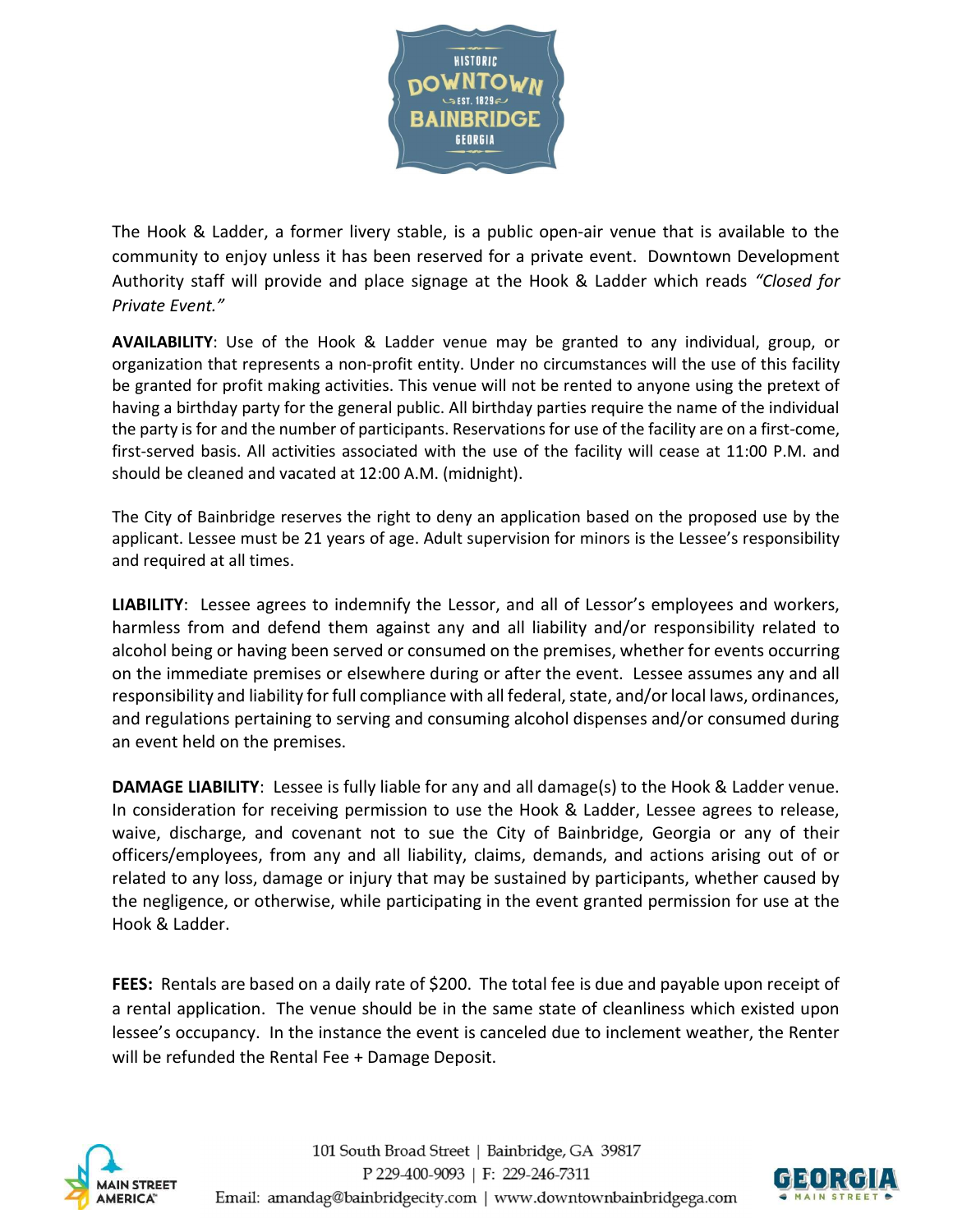

DEPOSIT: To secure a reservation for the Hook & Ladder, a damage deposit of \$150 is due and payable when application is submitted. Any falsification or misrepresentation on the application, which results in the City's cancellation of the rental agreement, will forfeit the applicant deposit fee. Condition and appearance of the facility will be assessed after the event by a representative of the City of Bainbridge. The damage deposit will be refunded when, in the opinion of the City, it has been determined that the condition is acceptable to the City. Damage Deposit will be refunded when all is cleared.

DECORATIONS: Decorations or other décor which require taping, nailing, draping, or attachment otherwise are not allowed on any part of the building, including tables, chairs, walls, and/or any other city owned fixtures.

According to Georgia law, rice throwing is prohibited because of the potential damage to birds. Confetti, glitter, birdseed, foam, and bubbles may be used in the open-air venue. Renter assumes responsibility for sweeping all inside and outside areas clean.

The Lessee agrees to leave the Hook & Ladder in its' pre-rental appearance and condition. Failure to do so may result in forfeiture of Damage Deposit.

SET-UP, CLEAN-UP, AND BREAK DOWN: Lessee is responsible for set-up. Set up is not allowed until the day of your event - unless you pay another deposit and rental fee for the extra day of usage. Eight high top tables, thirty-two chairs, four stools, and a stage are included and available for use by Lessee. Lessee is responsible for returning tables and chairs to their original setting before leaving. All leftover food, beverages, containers, and any other trash must be collected, bagged and placed in the dumpster in the rear parking lot.

RESTROOMS: An ADA unisex restroom facility is located at the Hook & Ladder playground (across the street from the venue). The Downtown Station, located at 205 E Broughton Street, is a public restroom facility with separate men's and women's restrooms with regular and accessible units in each. The Downtown Station locks each evening at 7 p.m., but the hours can be extended upon request of the Lessee.

SECURITY: Alcohol is permitted on-site at the Hook & Ladder open-air venue. No more than 150 people are allowed in attendance at the special event. Security shall be provided by the Lessee if 75 or more people are in attendance and alcohol is being served. Lessee may contact Bainbridge Public Safety at 229-248-2038 to make arrangements.

The Hook & Ladder is located within the Downtown Bainbridge Open Container District. If attendees leave the special event at the Hook & Ladder then they are subject to the guidelines outlined below for the Downtown Bainbridge Open Container District.



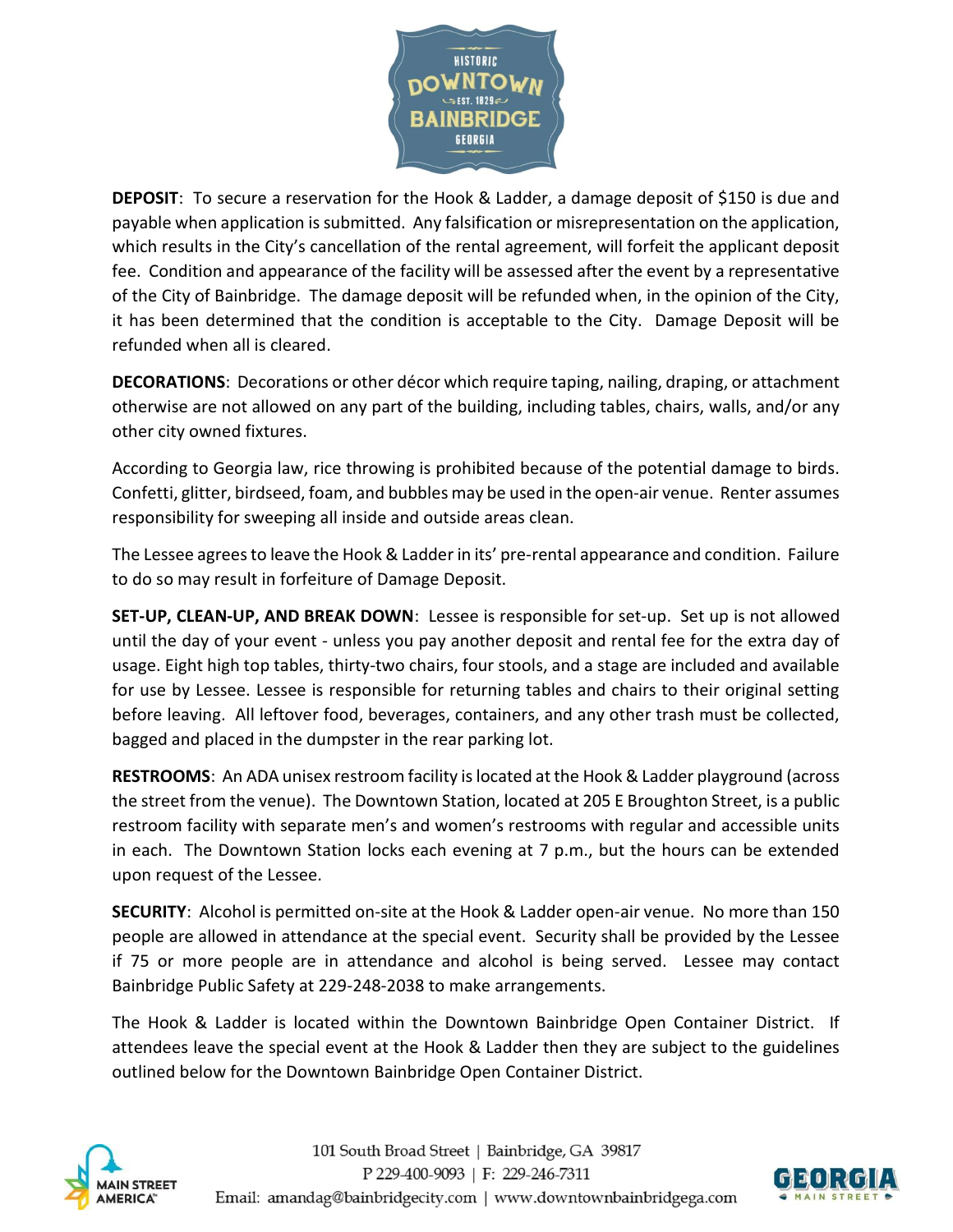

DOWNTOWN BAINBRIDGE OPEN CONTAINER DISTRICT GUIDELINES: Open containers of alcoholic beverages are allowed to be consumed outside in historic Downtown Bainbridge. Just follow a few rules and you're welcome to sip and stroll at your leisure in Downtown Bainbridge!

- 1. Alcoholic drinks must be in a city-approved 16-ounce plastic cup. Drinking from a can, glass, or bottle is prohibited.
- 2. You can't bring your own alcohol to Downtown Bainbridge. All alcoholic beverages consumed in the downtown historic area must be purchased from a licensed merchant in Downtown Bainbridge.
- 3. No alcohol may be consumed in historic Downtown Bainbridge after midnight.



4. District boundaries are identified on the map below.

All rental cancellations require a seven (7) day notice prior to date of event for deposit to be refunded. Checks should be made payable to: City of Bainbridge, P.O. Box 158, Bainbridge, Georgia 39818.



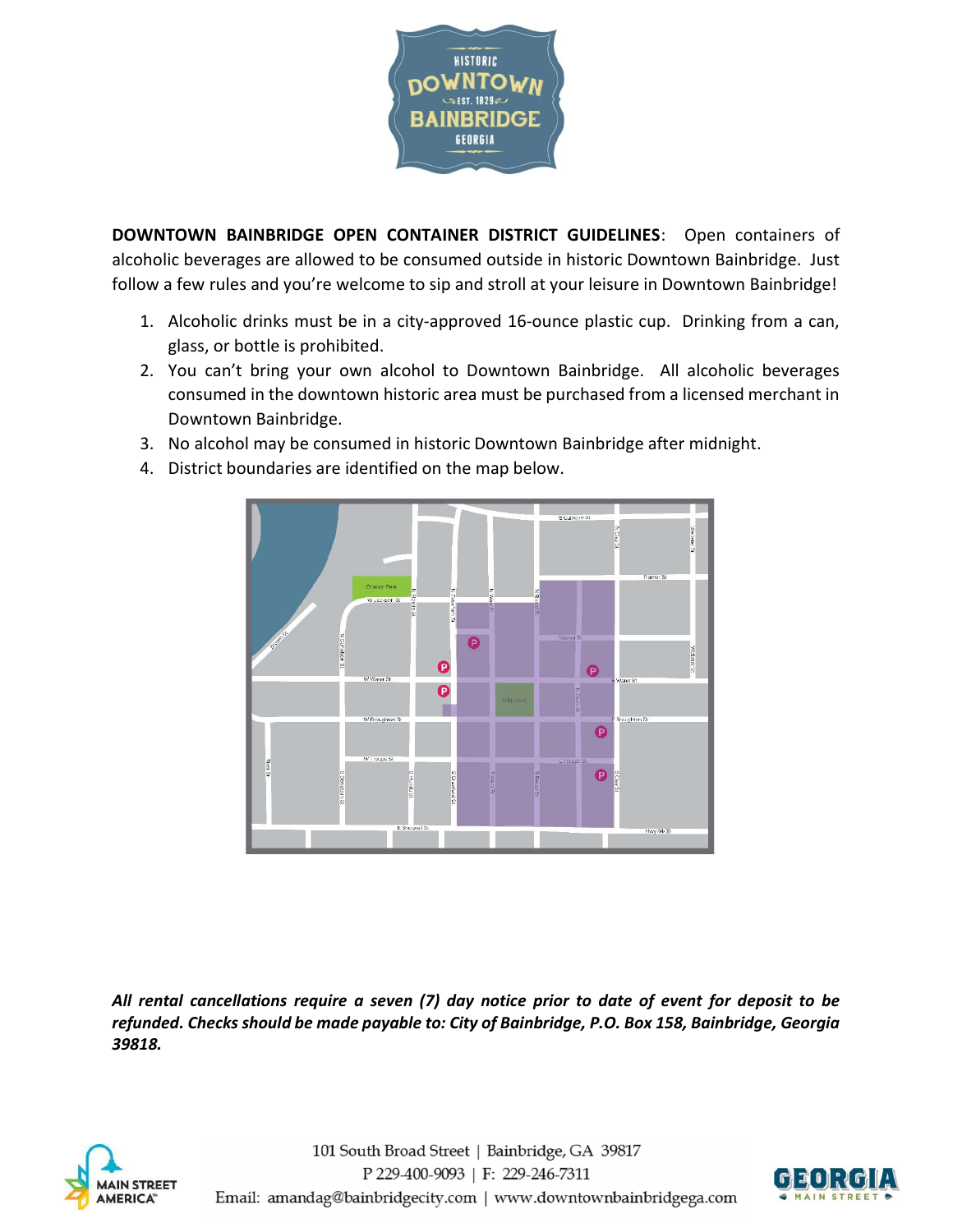

## HOOK & LADDER RENTAL CONTRACT

|                                                       |                                          | No. of Guests: |  |  |
|-------------------------------------------------------|------------------------------------------|----------------|--|--|
|                                                       | Time of Event: _________________________ |                |  |  |
| Downtown Station lock extension: ____________________ |                                          |                |  |  |
| *No event will be permitted to last beyond 11 PM      |                                          |                |  |  |
|                                                       |                                          |                |  |  |
|                                                       | Rental Rate: \$200                       |                |  |  |
|                                                       | Damage Deposit: \$150                    | $\frac{1}{2}$  |  |  |
|                                                       | <b>TOTAL</b>                             | $\frac{1}{5}$  |  |  |
| Checks should be made payable to:                     |                                          |                |  |  |
| <b>Downtown Development Authority</b>                 |                                          |                |  |  |
| P.O. Box 158                                          |                                          |                |  |  |
| Bainbridge, Georgia, 39818.                           |                                          |                |  |  |
|                                                       |                                          |                |  |  |

I have read the rental/usage policy for the Hook & Ladder and agree to abide by all requirements stated herein and take full responsibility for the rental event and all who participate in the event/activity.

The City of Bainbridge does not refund any payment in cash. All refunds will be made in the form of a check from the City of Bainbridge.

| Renter's Signature: | Date: |  |
|---------------------|-------|--|
|                     |       |  |



101 South Broad Street | Bainbridge, GA 39817 P 229-400-9093 | F: 229-246-7311 Email: amandag@bainbridgecity.com | www.downtownbainbridgega.com